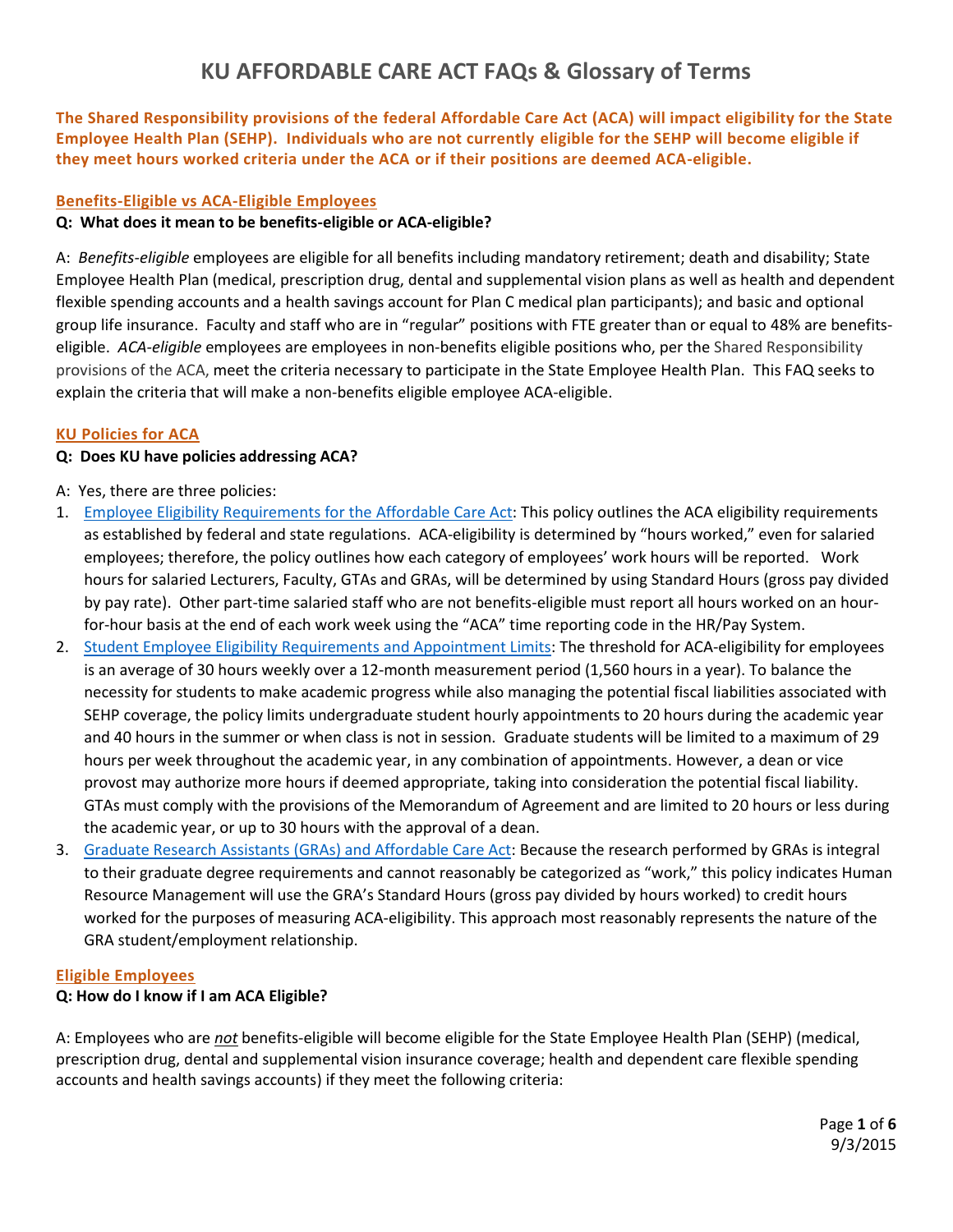- They are a student, lecturer or part-time faculty member who worked an average of 30 hours/week (or 1,560 hours) over a 12-month measurement period **or**
- They work in positions deemed ACA-eligible (Residential Graduate Student) **or**
- They are staff (as defined by the SEHP: employees who are not students, lecturers or part-time faculty), who worked an average of > 19.2 hours/week (or 1,000 hours) over a 12-month measurement period.

Hours worked with any state of Kansas agency will be incorporated into the applicable 12-month measurement period for ACA hours.

## **Q: Who is responsible for monitoring appointments and hours worked for ACA requirements?**

A: Campus units who appoint employees are responsible for ensuring employees do not exceed the maximum appointment levels based on hours worked or FTE, taking into consideration all active University appointments on all University campuses/sites and with all State of Kansas agencies. The Department of Human Resource Management will utilize software (Equifax) to provide reports to Deans' Offices and the Shared Service Centers (SSCs) to assist with tracking employee hours.

## **Q: If an ACA-eligible employee chooses to participate in the SEHP, are individual units responsible for the fringe costs associated with those benefits elections?**

A: Yes, if an ACA-eligible employee elects coverage under the SEHP, the associated employer fringes for those plans will be paid by the unit(s) employing that individual. [Fringe Benefit Rates](http://www.payroll.ku.edu/fringe-benefit-rates) are listed on the Payroll website. If the employee has concurrent appointments and/or shared funding, the fringe amount will be prorated among all current, employing units/departments.

### **Q: If an employee becomes ACA-eligible and elects the SEHP, how long will the employee be eligible to participate in the SEHP?**

A: Ongoing employees who meet ACA-eligibility criteria during the standard measurement period, which runs from mid-October to mid-October, will be eligible to elect SEHP coverage that will be effective during the stability period which runs from January first to December 31st. New hires have their own 12-month individual measurement period, in addition to the 12-month standard measurement period, and must have hours tracked individually during both periods until they are blended into the standard measurement period. Each measurement period has its own separate 12 month stability period. The stability periods, much like the measurement periods, overlap.

## **Faculty & Lecturers, Graduate Teaching Assistants and Graduate Research Assistants**

## **Q: How will hours be captured for ACA purposes for non-benefits-eligible faculty and lecturers, GTAs and GRAs?**

A: Work hours for salaried Lecturers, Faculty, GTAs and GRAs, will be determined with a Standard Hours calculation (gross pay divided by pay rate). Other part-time salaried staff who are not benefits-eligible must report all hours worked on an hour-for-hour basis at the end of each work week using the "ACA" time reporting code in the HR/Pay System.

## **Graduate Teaching, Graduate Research and Graduate Assistants**

## **Q: What is the maximum FTE appointment a graduate student can hold?**

A: Appointments of graduate students to any combination of student job titles during the academic year shall not exceed the equivalent of a 72.5% FTE (29 hours weekly). For example, a graduate student with a 50% FTE appointment may work up to 9 hours a week in a student hourly position. It is the responsibility of the unit to determine the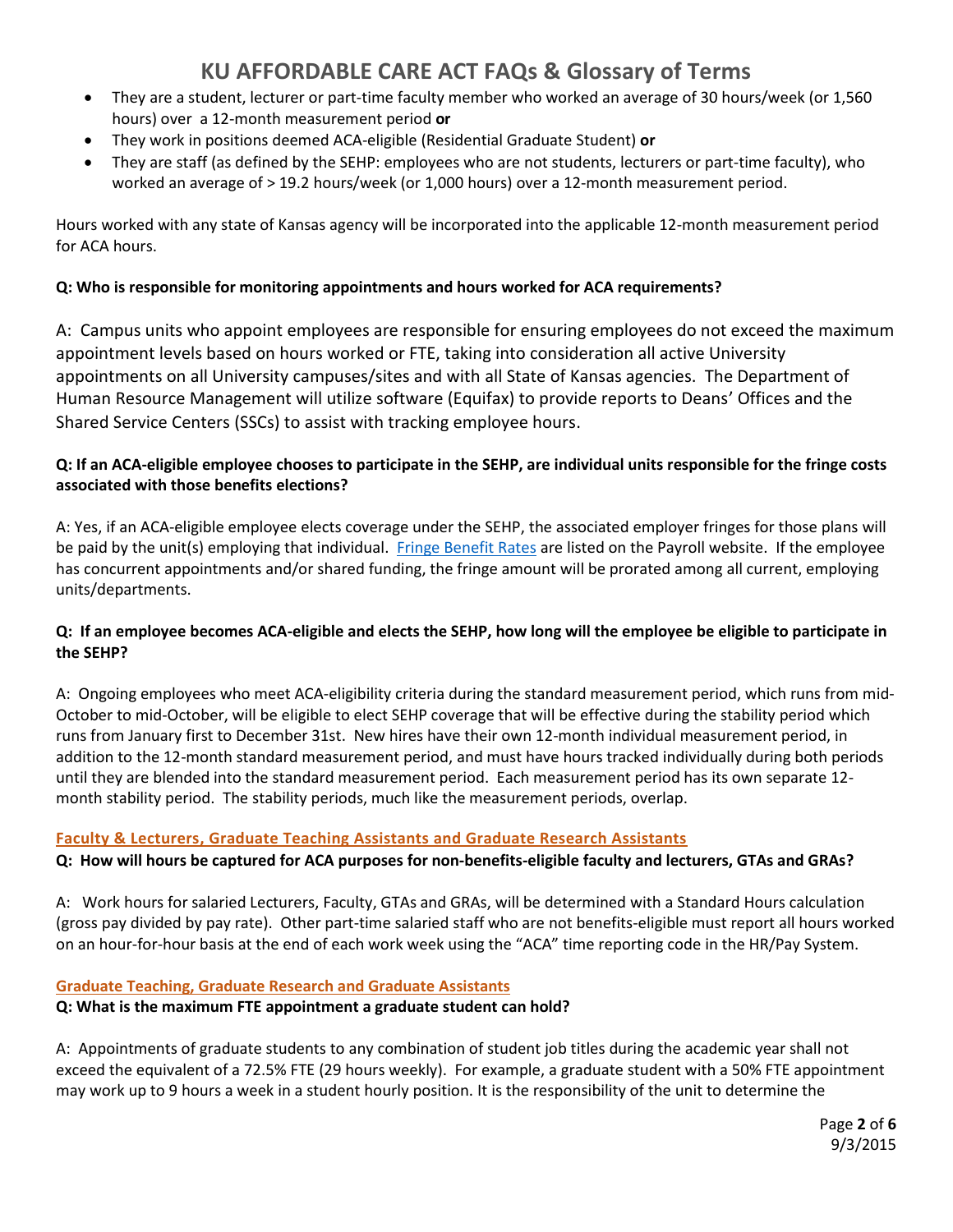appropriate number of hours a graduate student may work. Each unit is responsible for the fiscal liability assumed if the total hours during a measurement period average 30 hrs. /week or more. GTAs must comply with the provisions of the Memorandum of Agreement: 20 hours during the academic year or up to 30 hours with the approval of a dean.

#### **Graduate Assistants**

#### **Q: How should salaried Graduate Assistants (not a GTA or GRA) report their time for ACA purposes?**

A: Graduate Assistants should report hours worked at the end of each work week using the Time Reporting Code "ACA" in the HR/Pay system. Hours reported using the ACA TRC will not affect pay in any way.

#### **Residential Assistants**

#### **Q: Are Residential Assistants ACA Eligible? How do they report time for ACA purposes?**

A: Residential Graduate Assistants are required to live in Student Housing facilities and they are deemed eligible for the SEHP under the ACA. They do not need to report hours worked. Residential Undergraduate Assistants are required to report hours worked, including all hours during which they are on call, on an hour-for-hour basis at the end of each work week using the Time Reporting Code "ACA" in the HR/Pay system.

#### **International Students**

#### **Q: Will hours worked by international students be affected by the ACA requirements?**

A: International students are already not allowed to work more than 50% FTE (20 hours/week) during the fall and spring semesters, due to Visa restrictions. For more information on visa-related work restrictions, please contac[t International](http://iss.ku.edu/)  [Student Services.](http://iss.ku.edu/)

#### **Undergraduate Student Hourlies**

#### **Q: Is there any change in how our undergraduate student hourlies report time?**

A: No; student hourlies will continue reporting actual hours worked in the HR/Pay system. These are the same hours that will be used to measure ACA-eligibility.

#### **Work Study Appointments**

#### **Q: Do hours worked in a Work Study funded appointment affect hours counted for ACA purposes?**

A: Hours worked on positions funded by Work-Study do not count toward eligibility for health insurance coverage under ACA. Work-Study funded employees should be appointed to funding established specifically for that purpose. Students employed exclusively in Work-Study funded positions (those without an appointment to another non-Work-Study position), can work up to 30 hours when classes are in session.

#### **Q: Can I combine student Work Study hours with another non-work study appointment and continue to exceed the hours' limitations (e.g., 20 hours for undergraduates and 29 for graduate students)?**

A: Undergraduates in a combination of work study and non-work study funded positions may work up to 29 hours/week during the academic year.

Appointments of graduate students to student hourly appointments or to any combination of student job titles, *including* appointments funded by Work Study, during the academic year when classes are in session, shall not exceed the equivalent of a 72.5% full-time equivalency (FTE) appointment (29 hours weekly).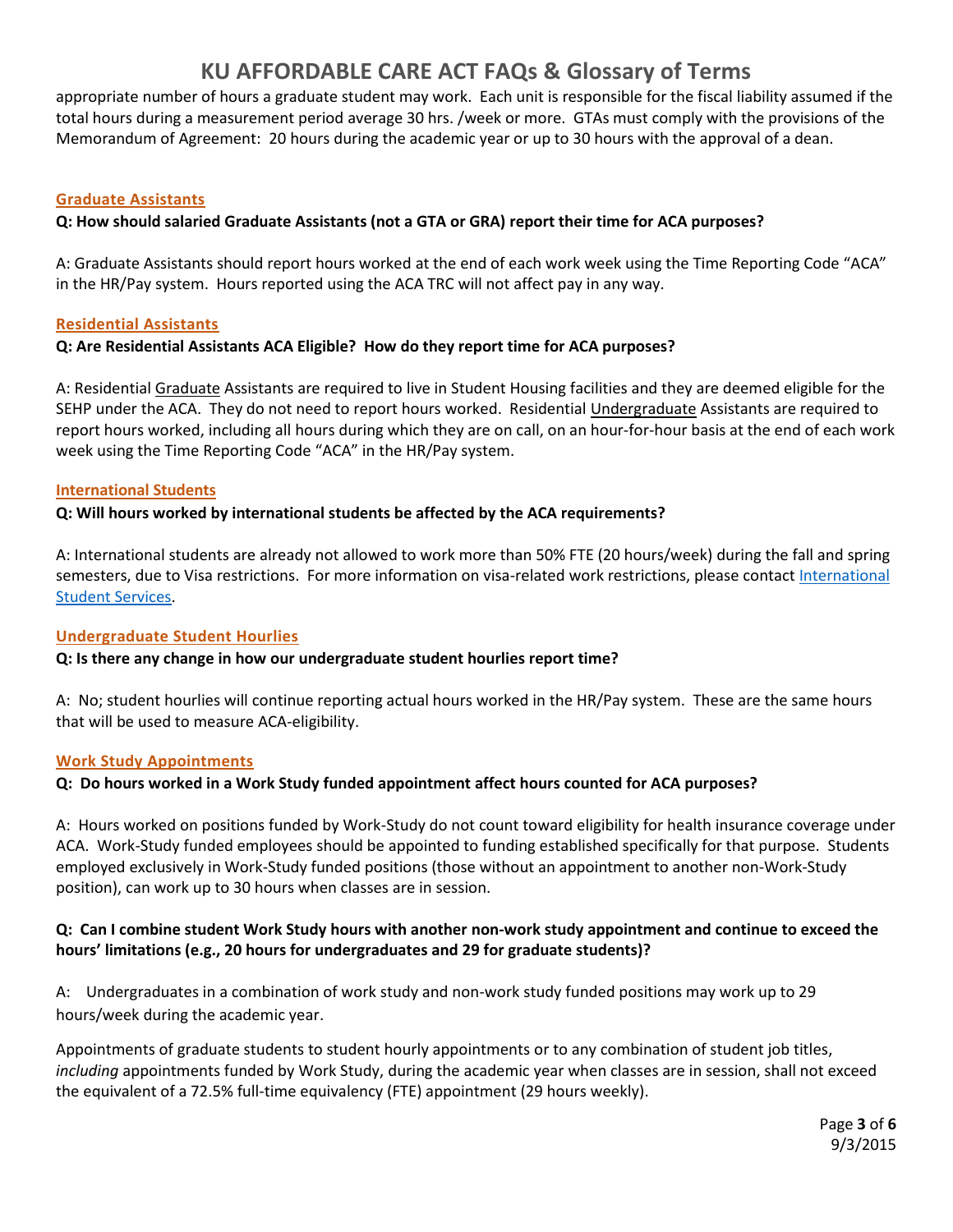#### **UPS and USS Staff Who Are Not Benefits Eligible**

#### **Q: How do staff who are not benefits-eligible report hours for ACA purposes?**

A: Non-exempt (hourly) staff will continue to report hours worked in HR/Pay; those are the hours that will be used to measure eligibility. Exempt (salaried) staff **must** begin reporting their actual hours at the end of each work week using the Time Reporting Code (TRC) "ACA" in the HR/Pay system. Hours reported using the ACA TRC will not affect pay in any way.

#### **Other Hours to Report for ACA Purposes**

#### **Q: Are there other hours that need to be reported for ACA purposes?**

A: Hours worked during travel for part-time salaried employees, paid leave provided under the provisions of workers' compensation, paid leave hours for employees eligible for paid leave and FMLA leave without pay are counted as qualifying toward ACA-eligibility.

At onboarding, employees are required to notify HR of hours worked for concurrent or previous jobs with any State of Kansas agency within the past 12 month period, since those hours count toward ACA-eligibility.

#### **Hours Reporting and Impact on Pay**

#### **Q: Will the hours reported for ACA purposes impact the pay I receive for work performed?**

A: If you are a non-exempt (hourly) employee, the hours you report will be used for both pay and ACA purposes. If you are an exempt (salaried) employee and your position requires you report hours, those hours reported will be used for ACA purposes only and will not impact your pay; your pay will be based on your FTE and compensation rate.

#### **Q: If I have a job that requires I report hours for ACA purposes, what happens if I fail to report hours or the hours reported are not accurate?**

A: Failure by employees to accurately report actual hours worked or the falsification of hours worked will be reviewed to determine if there may be grounds for disciplinary action, up to and including termination of employment.

#### **Q: Does the ACA have special provisions for employment break periods for educational organizations?**

A: Yes, the ACA provides for a special crediting of hours during break periods that are greater than 4 weeks in length but less than 27 weeks (e.g., the summer break period). If the employee does not work during the break period, the university will credit the employee with the average hours worked per day for the three months leading up to the break in service.Universities are not required to credit an employee in any calendar year with more than 501 hours of service for all combined employment break periods. Also, if an employee's break in service is greater than the consecutive days or months they worked prior to the break in service, that employee will be treated as a new employee upon rehire, and the hours he/she previously worked or were credited will no longer contribute towards ACA Eligibility.

#### **Manager/Supervisor ACA Responsibilities**

#### **Q: What responsibilities do managers/supervisors have related to ACA?**

- **A:** Manager/Supervisor Responsibilities:
- Monitor work in relationship to appointment limits
- Inquire about state of Kansas work experience at the interview-stage, and encourage timely reporting of prior state of Kansas service at onboarding

Page **4** of **6** 9/3/2015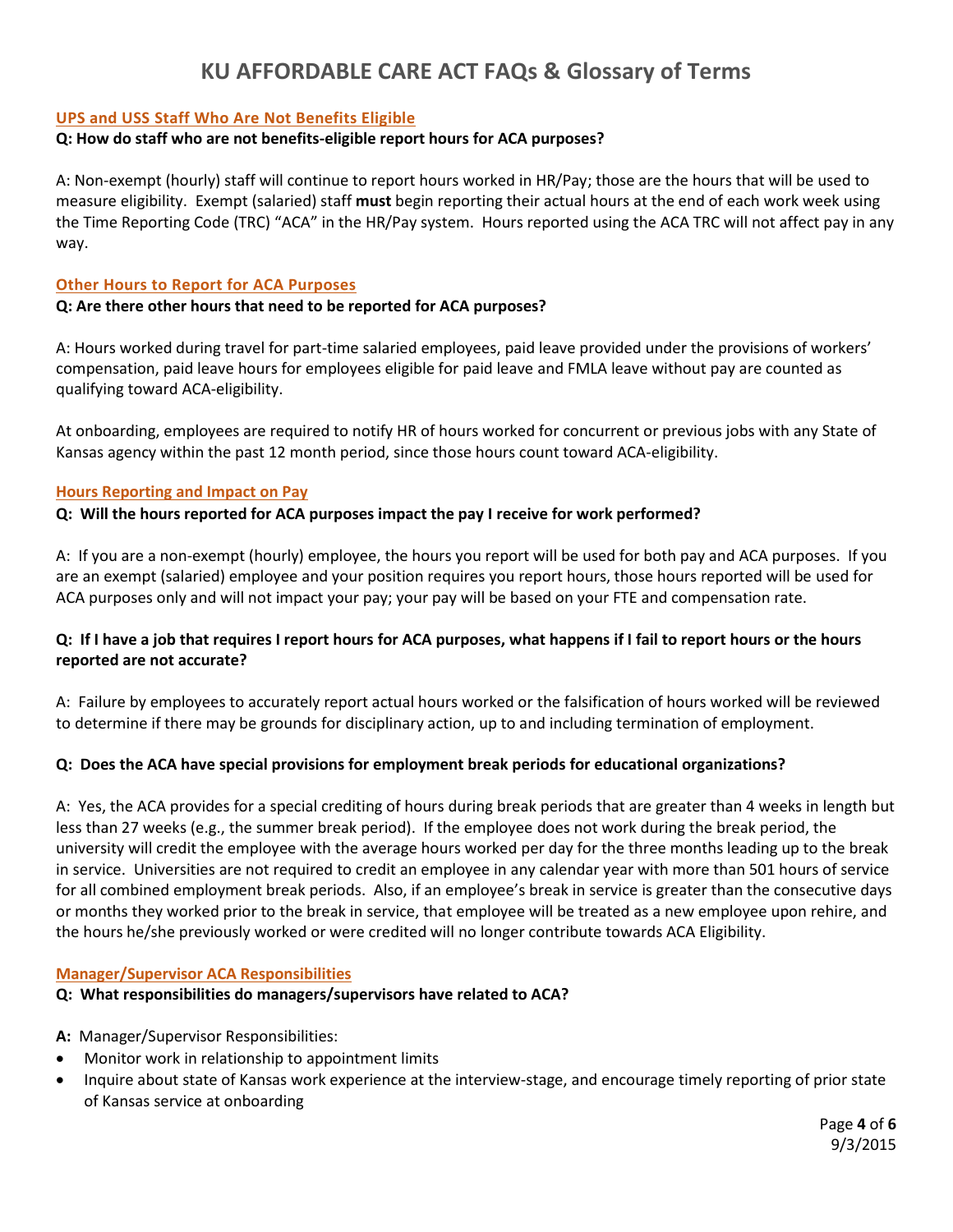- Comply with the unit's internal approval process for granting appointment limit exceptions (as determined at the dean/vice provost-level)
- Help salaried students and staff understand when ACA time reporting is required
- Report appointment changes in a timely manner to the appropriate Shared Service Center.

Terminate student or temporary employment between semesters if the employee is not returning the next semester *Hourly employees*: supervisors approve hours worked by hourly employees based on the normal procedures for the HR/Pay system. Those hours will be used to determine ACA-eligibility.

#### **Employment Related Questions**

### **Q: If an employee's hours are approaching ACA-eligibility, can a department cut back on the hours the employee works?**

A: Departments should be monitoring and proactively managing hours worked by employees throughout the year. With the exception of student hourly appointments, work hours reported should be consistent with the employee's FTE.

Hours can be reduced for faculty and staff appointed to temporary positions, student hourly employees, and GAs and GRAs who are appointed in an "employment at will" capacity. Hours worked by faculty and staff appointed to regular positions may not be reduced based on ACA-eligibility. Hours worked by GTAs must comply with the Memorandum of Agreement, and the Department of Human Resource Management must be contacted if a department wants to consider changes to a GTA's hours.

## **Q. May a unit post in a job description or in an online application that a position is not fringe eligible (e.g., ACAeligible employees need not apply)?**

A: No. It is inappropriate to have questions or exclusions regarding ACA-eligibility in a position description, on an application form or as supplementary questions in an online application. It is alright to list position details such as the hours per week and whether or not the position is funded to provide additional expenses (e.g., fringe benefits). Please remember it is not the position that is or is not ACA-eligible; the employee is or is not ACA-eligible.

### **Q. May a department inquire whether or not a candidate is ACA-eligible during an interview, or ask other questions about the individual's state of Kansas work history?**

A: Yes. Due to budgetary constraints, it is acceptable to inquire whether or not an employee has other positions on campus or at another state of Kansas agency. It is also acceptable to ask whether or not the candidate is currently ACAeligible and participating in the State Employee Health Plan (SEHP).

Regardless of what a candidate says at the interview stage, the unit will be responsible for the fiscal responsibilities associated with hiring an ACA-eligible candidate, if he/she is currently enrolled in the SEHP or chooses to enroll at a later date. ACA-eligibility is not an acceptable cause for termination, but budgetary constraints may be an acceptable cause for termination for some types of employment; please consult Human Resource Management. Additional questions regarding a candidate's work history may be directed to the ACA Benefits Specialist: [hraca@ku.edu.](mailto:hraca@ku.edu) The ACA Benefits Specialist will assist with reviewing other state employment as well as current/past KU employment.

## **Q. Can a department decline to hire a job candidate because he/she is ACA-eligible, thereby incurring fringe costs to the hiring department?**